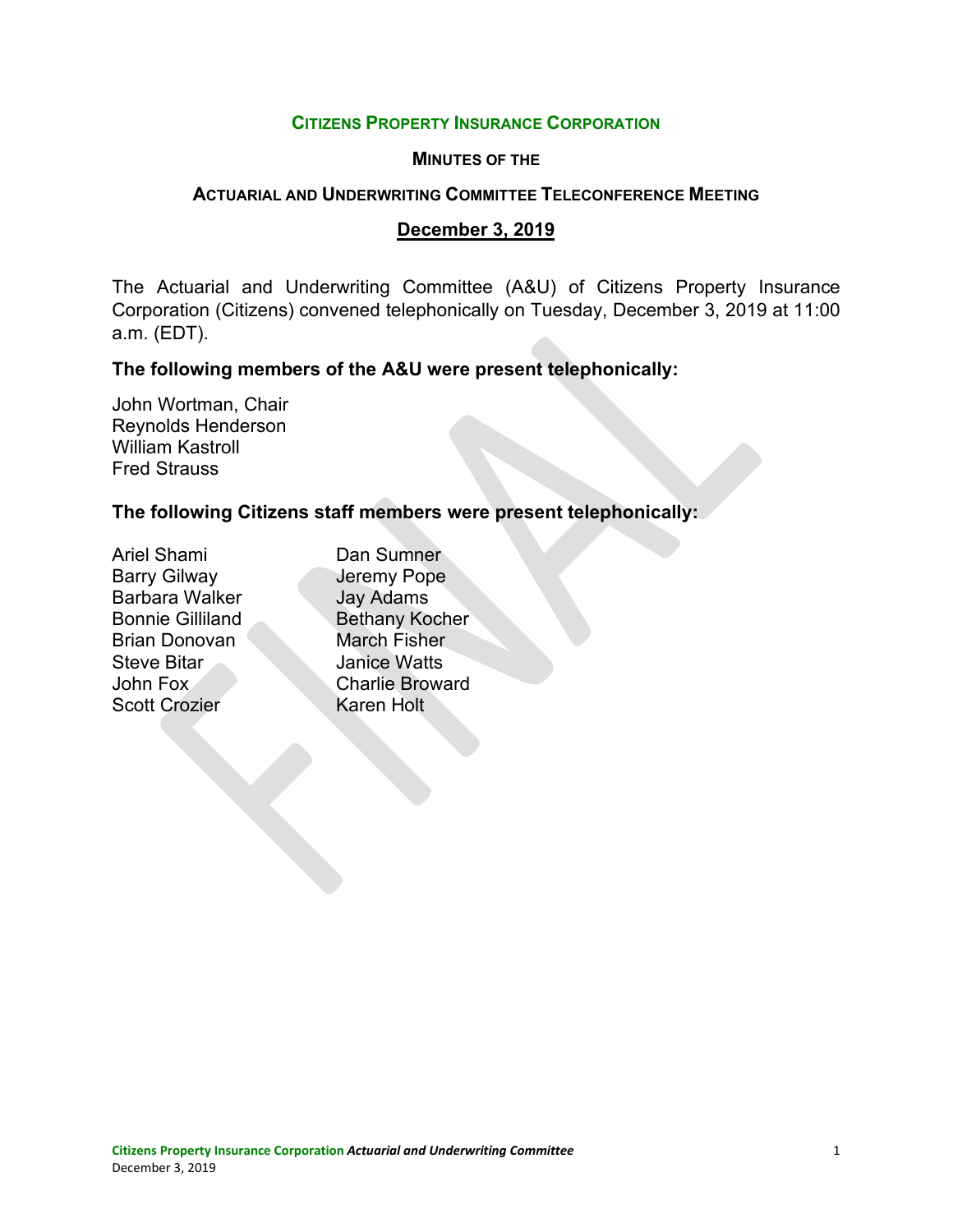## **Call Meeting to Order**

Roll was called and a quorum present.

## **1. Approval of Prior Meeting Minutes**

A motion was made and seconded to approve the September 10, 2019 minutes. All were in favor. Motion carried.

# **2. Annual Market Research Update**

**Mr. Crozier**: Good morning, thank you, Chairman Wortman. For the record this is Scott Crozier, the Vice-President of Underwriting and Product Development. And for the next roughly 15 minutes I am going to present the Annual Market Research Update. If you have your slides in front of you on the second page, there are five topics that we are going to discuss today, and the idea is to do a high-level overview of these topics for your awareness primarily. And the format we are going to follow is we will discuss the background for each of these, the risk posed, insurance concerns and expectation for coverage, the research that Citizens has conducted, and finally, things to consider. There are 46 total slides. I am going to go through these pretty quickly. If you have any comments or questions, please feel free to interject as we go.

The next slide for the water control devices, there is Telematic. Background, so there are several water control devices. They are basically smart devices or telematics that have emerged the last few years in the marketplace to include here in Florida. And overall some insurance companies are providing discounts for either active or passive devices. And I will speak momentarily about the differences between those two.

Slide five, so passive devices. Basically, these alert a homeowner to a possible leak. It is very similar to a smoke detector where you get some sort of audible sound should there be water detected somewhere, much as you would if there was smoke detected from a smoke detector. One of the challenges with this technology is the sensor has to be installed by near every piece of plumbing in the house in order to have maximum effectiveness. And you will see an image at the bottom of a sample. I believe in this case it is a product -- excuse me, provided by a company known as Roost.

Slide six, active systems are similar to the passive ones in that they alert a homeowner to detection of water leakage, but they also provide a pretty critical extra step, which is they will automatically stop the water flow. They are significantly more expensive than passive devices, but that savings can be realized by the water flow being stopped to the individual as well as to the resulting loss, and therefore, the claims damages that may need to be made. There is a sample at the bottom of this page.

Slide seven, there are several risks that water control devices pose. The one I am going to focus on here is the one that is in the center, the data privacy concerns. Because this is Telematics and a lot of data is provided electronically ostensively to the insurance company or to a third-party that may monitor for them. There are challenges that would be posed, such as how do you maintain data security, how do you prevent or mitigate hacking. And one of the challenges or risk posed to Citizens would be, is a potential benefit to the insured of offering a discount worth the potential risk we would take on if we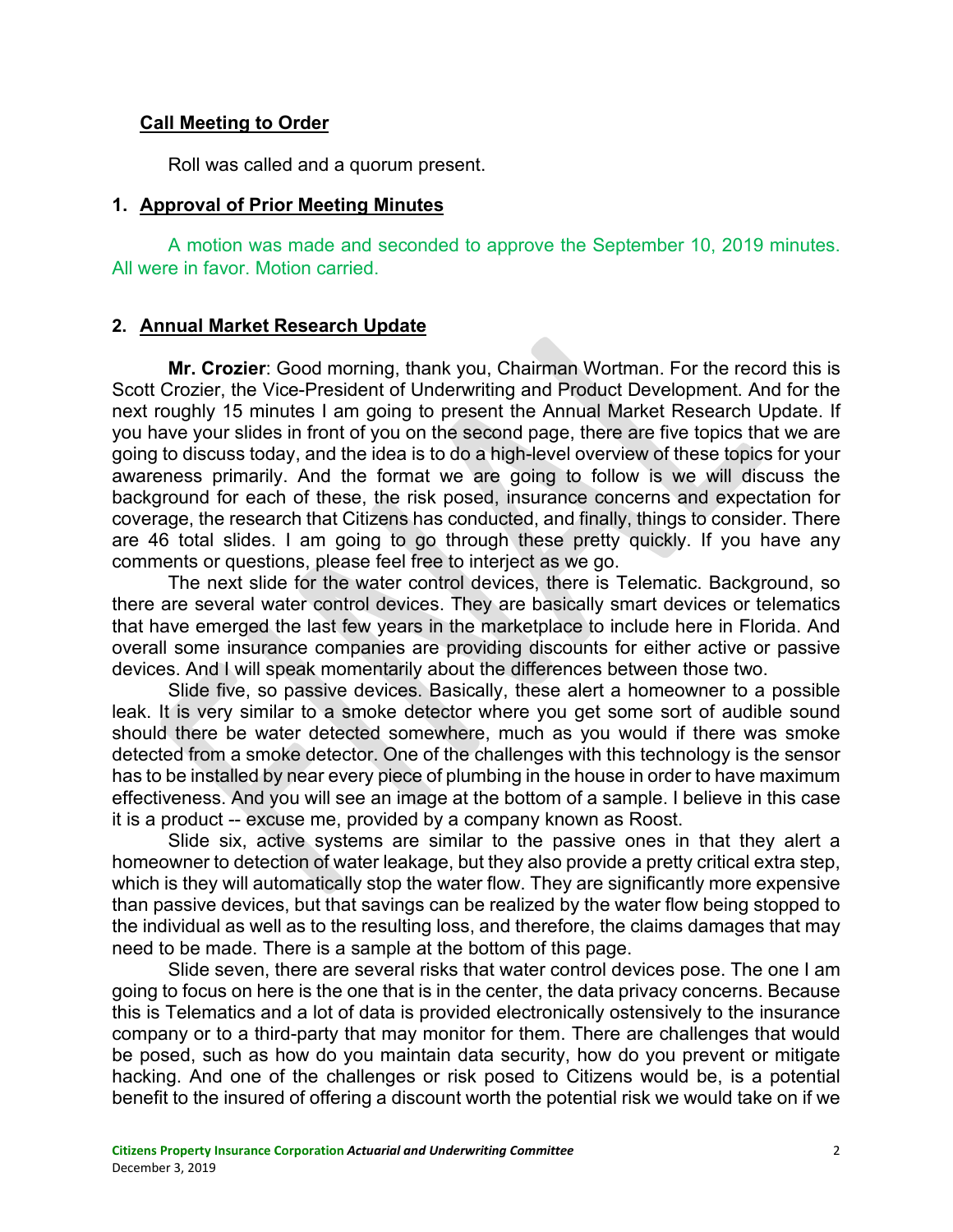were unable to properly safeguard their personal identifiable information.

Slide eight, insurance concerns and expectations for coverage. Devices are becoming more and more popular; they are becoming advertised within the market. But a key part to this is, despite all the benefits, we see very limited to no value in reducing fraudulent water claims. So for instance, it would be very easy to disable an active system, or if you had a passive device, to just move the sensor off the ground and let your plumbing flow after it has been broken to flood all over the place and then put the sensor back down on the ground and pretend that, you know, it never detected it in time.

The next slide, the research that we have conducted. We have seen at least 10 Florida domicile companies that started offering discounts for these devices. What we are noticing though is it is primarily being marketed to preferred risks and those with higher values. So not your typical residual carrier which has been a niche that essentially Citizens fulfills.

The next slide, again, to reiterate one of the things that we were talking about for considering is the water control device credit and appropriate fit for Citizens' book of business. And that is one of the questions that we are now and will continue to monitor.

All right, do you have any questions? I am going to move on to home sharing. Slide 12, home sharing and there are several of the companies of the many that are out there are listed on that top bullet are becoming more and more popular. They are really prevalent in vacation and tourism areas, such as Florida. They are also in some high rent areas such as New York and San Francisco. It is a very easy way to supplement one's income.

Next slide. One of the strongest differences between home sharing and complete rentals, home sharing is typically realized when someone rents out a portion of their home, a bedroom, a bed, a floor in the house or so on versus the complete rental is when somebody basically shares the entire home.

Slide 14, so there is risk for both the homeowners and to the renter or the traveler and you will see the sub-bullets on this slide. A key thing to be aware of is homeowners may be offering homes in violation to clause, ordinances and/or bylaws. There is the potential legal risks that could be assumed by both the renter, the traveler and the insurance company involved.

Next slide, insurance concerns and expectations for coverage for home sharing. Essentially the risk of severe damage to property is low in these scenarios, but the liability concern does pose a greater risk.

Slide 16, Citizens' research. Really covered restrictions generally exclude business pursuits, property of a renter or a boarder and short-term rentals, and contract changes are being evaluated now and will continue to be evaluated going forward.

Next slide, things to consider. This peer-to-peer or sharing economy is, booming may be too strong a word, but it is becoming more and more popular almost daily. And a key thing with this as well as these other emerging topics is how well or how does this fit with Citizens' statutory purpose. And that is something again that we are able to continue to consider. All right, pending any questions on home sharing, I will move onto marijuana.

Background. As you are likely aware there are conflicting laws between states, federal governments which pose a host of challenges and it is difficult for insurance exposures due to lack of market capacity.

Slide 20, the risks again conflicting laws are a big part of that. Although a lot of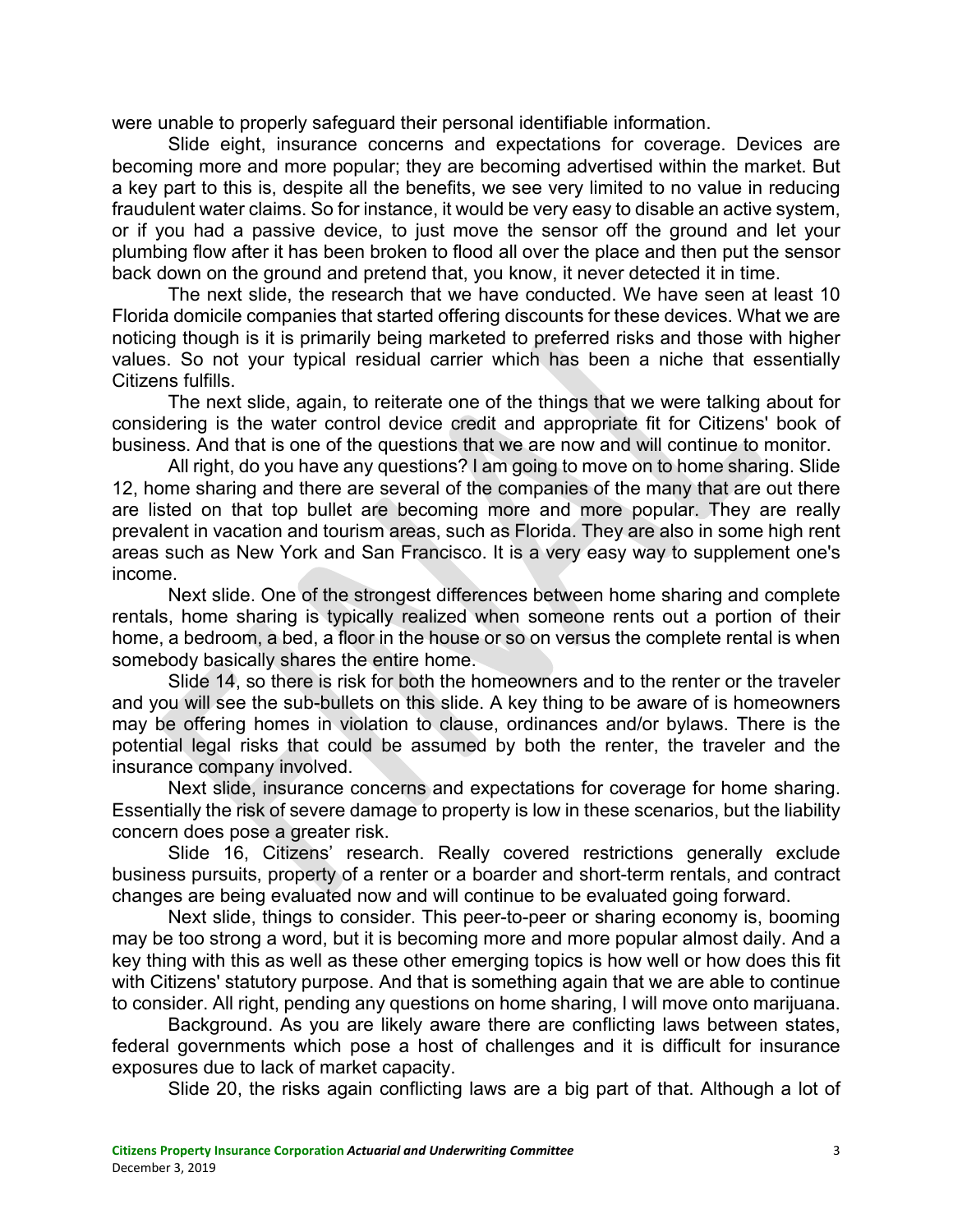states have legalized marijuana in one form or another. It is still prohibited by federal law. And in the end, most committed carriers are not insuring dispensaries or other marijuana related businesses.

Slide 21, some additional risks. It is hard to price. There is the risk of buyer in large part due to the heat lamps that are used to help germinate and keep the plants growing. And because of the federal violation, the statute is largely a cash business which really increases the risk of theft.

Slide 22, the insurance concerns and expectation for coverages. Under commercial lines the most likely exposure here in Florida would be for medical dispensaries. There also could be and this wouldn't fit into Citizens really, but agricultural coverage would be a need likely as well.

On the next slide for personal lines, a lot of folks would look at this or may look at this as their marijuana being personal property and would expect coverage for theft or damage from anything else, such as fire or water damage.

Slide 24, in our research, the commercial lines generally green houses, farms, contraband are either all ineligible or excluded, and while medical dispensaries may be eligible, theft and liability are excluded.

Slide 25, for personal lines, again, there could be that expectation that marijuana would be covered as personal property, but of course, criminal acts are excluded. Federal versus State legality.

Slide 26, things that we are considering. A fair question is what makes marijuana any different from any other prescription medication? And that is something that could potentially be challenged in the courts, but for the time being we see it as something different and right now we do not insure marijuana.

All right, pending any questions we will move on to actual cash value for roofs. Slide 28, for actual cash value or ACV, at the risk of insulting anyone's insurance intelligence, I just want to reiterate that it is paying a depreciated amount for the roof in the event of a covered loss. The depreciation is based upon the age and the condition of the roof at the time of the loss relative to its value if it were brand new. If you look in the center of the slide you will see a calculation, RCV minus depreciation equals ACV and then an example. You get a \$10,000 roof that was aged and conditioned it would be \$4,000 less in value. The ACV settlement would be just \$6,000.

Slide 29, ACV roof endorsement has been adopted by most homeowner carriers in Florida, but as an option, not as a requirement. And the reason for that is Florida statute requires insurers to offer full replacement cost coverage for their homeowner policies. It's not the case for the dwelling program, but it is for the homeowners' line.

On slide 30, risks. Citizens has essentially become the primary option for risks with older roofs as the private market continues to restrict roof underwriting. Essentially, we are being adversely selected again when it comes to roofs that are older and less pristine condition.

Slide 31. How to reiterate that, continue to offer replacement cost value on older roofs is going to exacerbate adverse selection and may promote more moral and morale hazard.

Slide 32, insurance concerns and expectations for coverage. Insureds expect to be completely indemnified in the event of a roof loss. They are looking for their insurance company to buy them a completely new replacement roof. You will see at the bottom of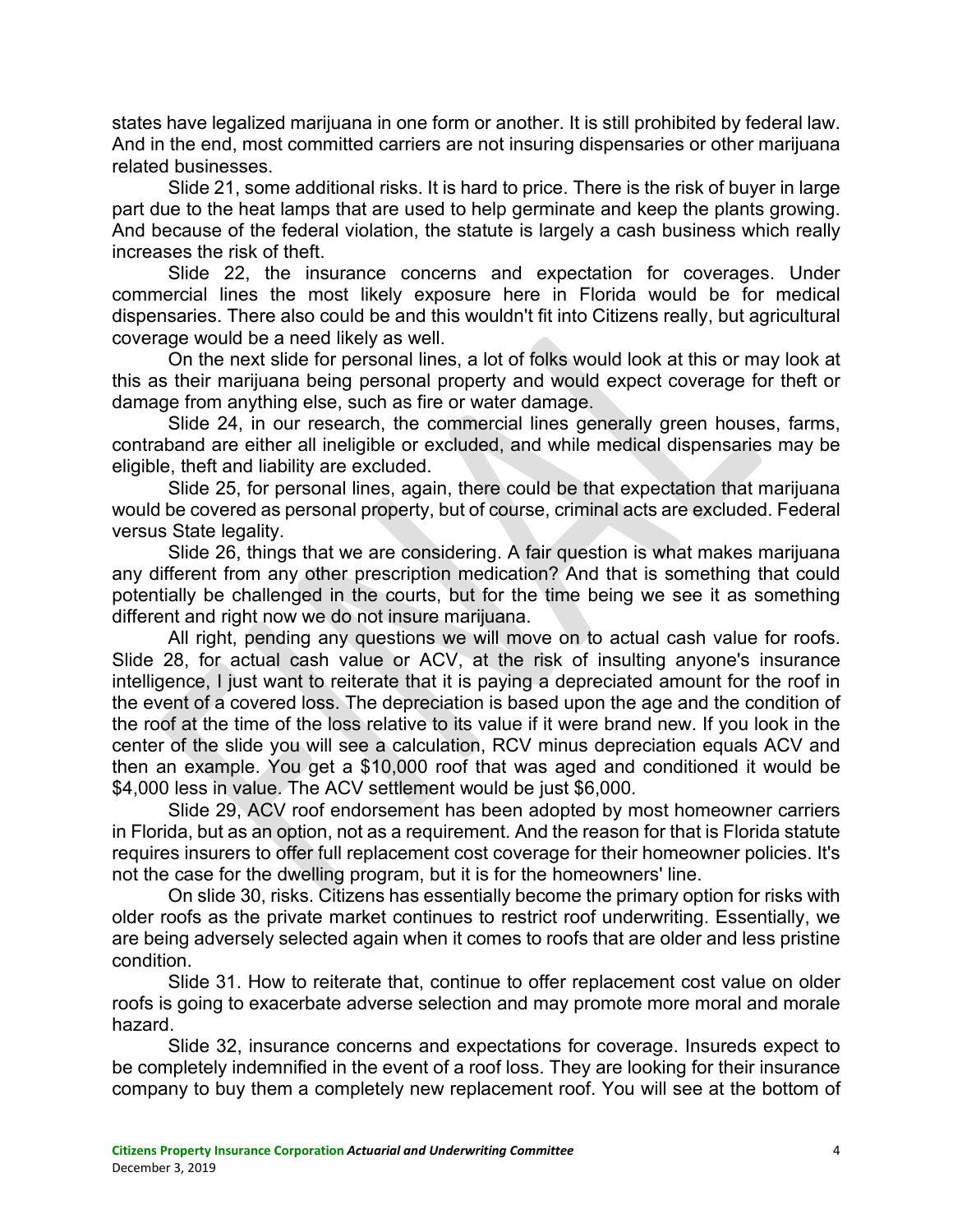this slide the potential for additional litigation and there is a couple of little bullets there for to you to look at.

Slide 33, our research shows that some of the carriers that offer an ACV roof endorsement as an option give them a small premium credit. Typically, less than five percent.

Slide 34, Florida Statute requires the replacement cost option I mentioned earlier. It is interpreted that a company cannot require ACV roof for eligibility for a homeowner policy. We could theoretically offer it as an option, but not require it.

Slide 35, again, with our role as a residual insurer does an ACV roof endorsement comport with corporate and statutory directives. That is something that we are and will continue to consider.

Slide 36. Failure to adopt an ACV roof, again we are looking to continue to adverse selection, in the worst case means it would be an increasing drain on our surplus. All right, any questions? I am going to move to our last emerging trend which is container homes and businesses.

Slide 38. Shipping containers are being used with more and more frequency to build homes and businesses. It's really becoming common in a lot of areas due to cost effectiveness, actually for a host of different reasons.

If you go to slide 39 I am going to show you a few examples. Here is a food court like area at Channel Side in Tampa. A place to stop before you go and watch the Lightning play.

And slide 40, is a home that is going to be completed in Tampa.

Slide 41 has a pretty wild looking one that is being constructed in downtown Jacksonville.

Slide 42, the risks. These from what we understand are both difficult and expensive when you have to repair when you have a partial loss because it is one integral system is a container. So it is really tough to cut out and weld another section back into it, and we are not really sure what the performance in a hurricane is with these. Although initial information suggest that they actually could be pretty solid.

Slide 43, concerns and expectations. Most likely risk is unable to value these things properly and our ability to repair them. There may not be many contractors who are skilled at this or are effective at it. The materials may be tough to get and there is just not a lot of experience right now in the industry.

Page 44. As I just mentioned the lack of experience. We were unable to identify any admitted insureds that are writing homes and/or businesses currently.

On slide 45, things to consider. How would a container, home or business fair in a hurricane, what about another type of loss like a fire or water losses. How does this fit with Citizens' statutory purpose? Again, an ongoing and consistent theme.

Pending any questions, I would like to thank Karen Holt and her Product Development team for preparing this for us. And that concludes the Annual Market Research Update.

**Chairman Wortman**: Sounds to me like the container homes will be coming to Citizens.

**Mr. Bitar**: Not yet, Mr. Chairman, not yet. Although I think with all the topics that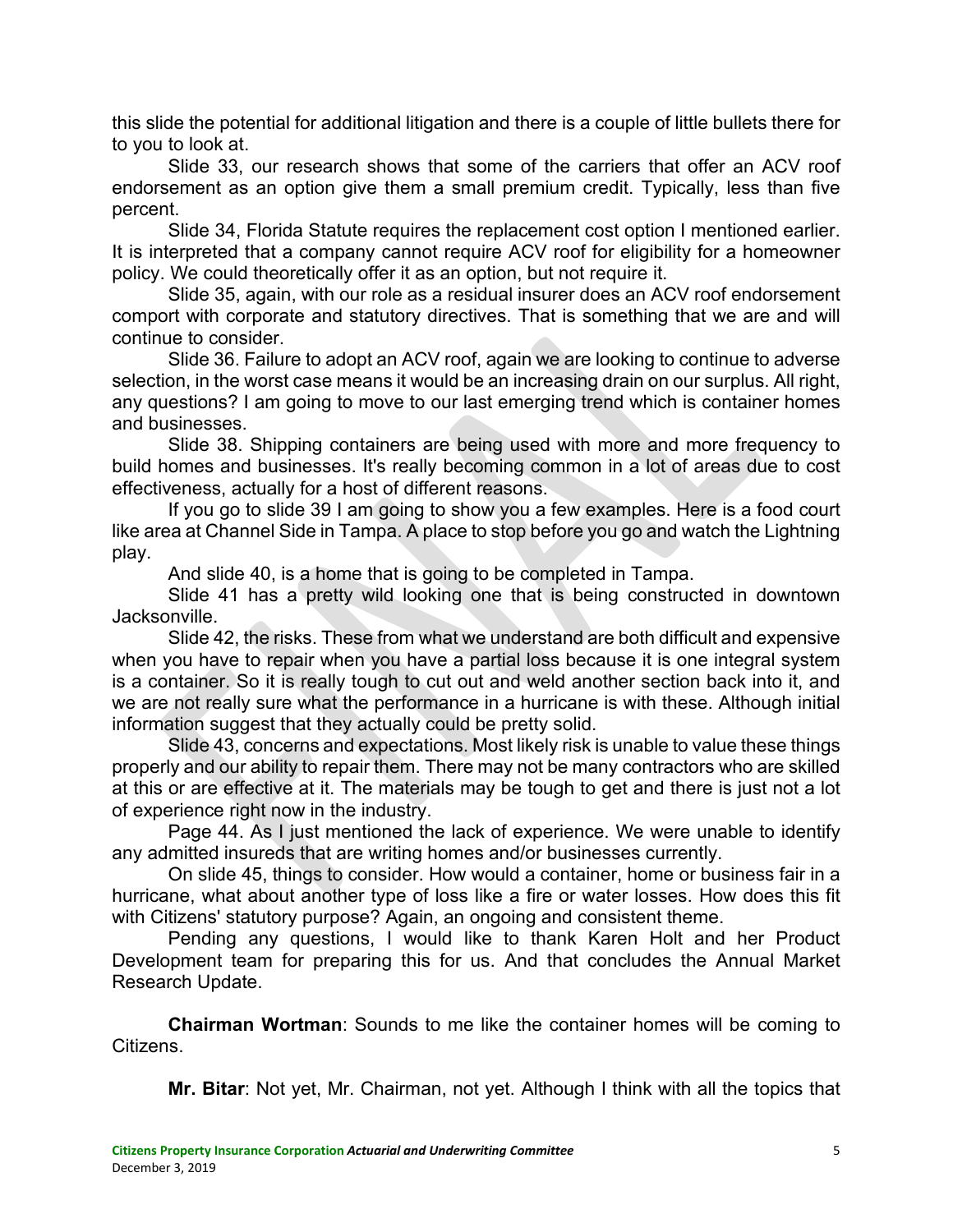Scott brought up today, these are trends that we are monitoring within our division to try to see what is happening and obviously where Citizens fits and how we should respond.

So that is really why we wanted to bring these topics to the A&U today and we commit to do that on an annual basis to kind of keep you abreast of the market research and analysis that we are systematically performing on a regular basis.

### **Chairman Wortman**: You know --

**Mr. Bitar**: If we do make a proposal in that direction, we will bring it to you, Mr. Chairman.

**Chairman Wortman**: Yes, I think that is very positive on your part to look ahead. You know, then you stay ahead of what is happening on the street and I think that is great. Thanks, Steve.

**Mr. Bitar**: Thank you.

#### **Chairman Wortman**: And Scott.

**Mr. Crozier**: Thank you.

**Chairman Wortman**: Any other questions on the Annual Market Research Update? We will go to item three which is the A&U Charter Review by Steve and I will turn it over to Steve.

## **3. A&U Charter Review**

**Mr. Bitar**: All right, Mr. Chairman, thank you. As you know the Actuarial and Underwriting committee does have a charter in place that was approved by the A&U. We have committed to bring that charter back on an annual basis just to refresh it if necessary and to make any updates.

At this time there have not been any requests for updates whatsoever, but we do want to at least look at it on an annual basis and certify it for the upcoming year. At this time I will open the floor to see if there are any suggestions for changes. If not, we can move forward with ratifying the charter for the upcoming year.

**Mr. Strauss**: Steve, this is Fred. I notice that there is a date on the bottom of December 3rd, 2019. And I was trying to see if there were any changes that were made from last year's. It doesn't appear that there were, is that correct?

**Mr. Bitar**: That is correct, sir.

**Mr. Strauss**: Thank you.

**Chairman Wortman**: Steve, do we need a motion to move this forward another year?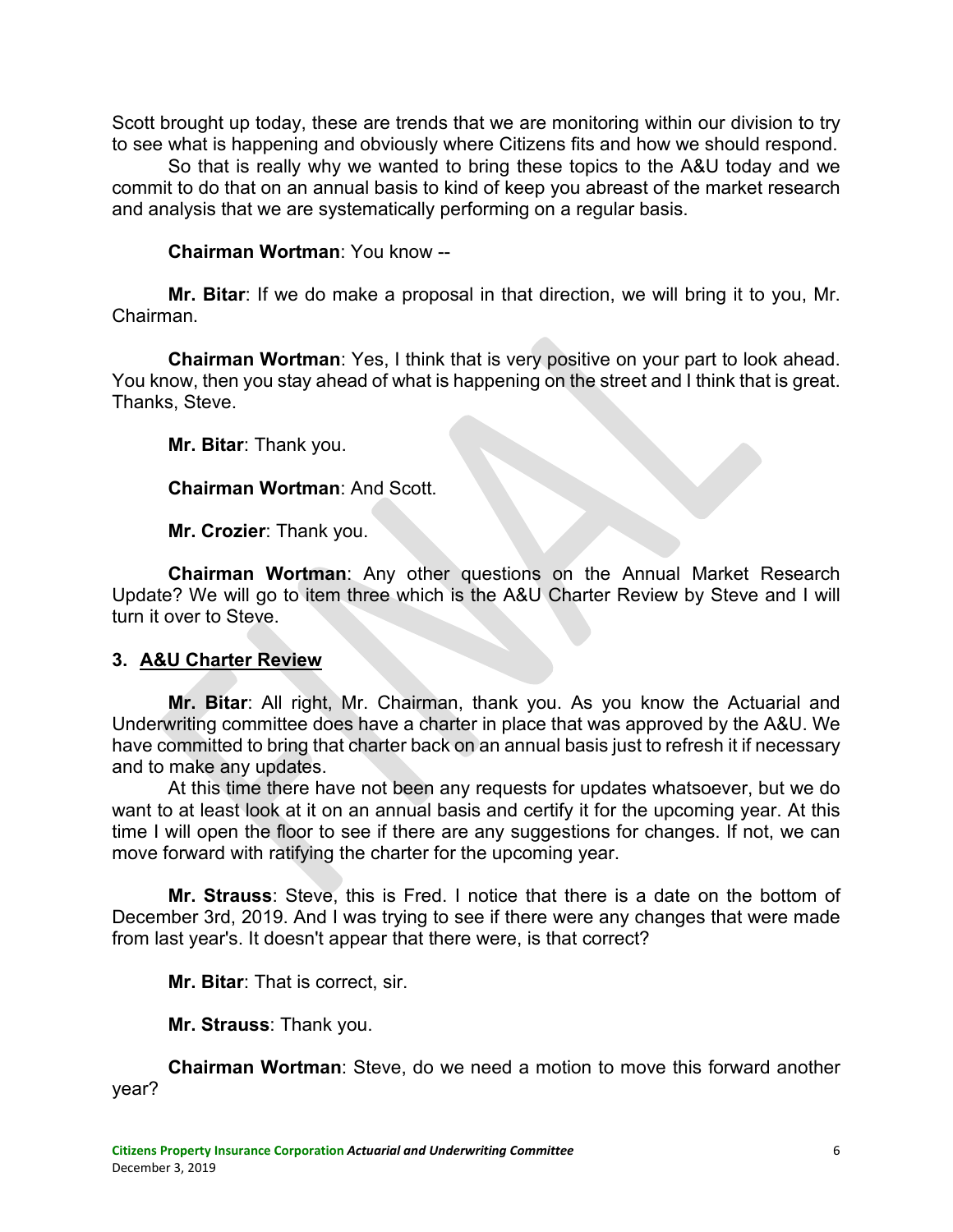**Mr. Bitar**: Yes, sir, we would need a motion and a second in order to ratify the charter and have it applied to the upcoming year.

**Mr. Strauss**: Thank you, Mr. Chair. This is Fred. I would make the motion to ratify the Citizens' charter for the Actuarial and Underwriting Committee as presented for the upcoming year.

**Governor Kastroll**: I will second.

**Chairman Wortman**: We have a motion and a second to approve the charter for another year. Is there any concern or negative with the motion? Hearing none, the motion carries and we will move forward to 2020.

**A motion was made and seconded to approve the A&U Charter for 2020 on Tuesday, December 3, 2019.**

**Mr. Bitar**: Thank you very much.

**Chairman Wortman**: Okay, with that we will move to the action items and again I will turn it over to Steve.

## **4. Action Item: Agency Management System Subscription Services, Professional Services and Staff Augmentation for Implementation and Ongoing Support**

**Mr. Bitar**: Thank you, Mr. Chairman. The last item that you have behind tab four is an action item that I am bringing forward. I do want to state that we are not seeking any additional funds whatsoever. We are simply seeking to reallocate funds that were previously approved to different categories of spend.

On April 11th of 2018, we brought this contract forward to the A&U and ultimately the Board. The Board did approve the contract spend of a total of \$11,428,421 associated with the implementation of our Agency Management System.

I would like to turn you to page 2 if you would and you will see a matrix. It identifies the categories of spend that were previously approved. In the first matrix you will see what we had approved for software licenses and subscription was roughly \$7.669 million, and then we had for implementation and support services with the vendor Vertiba, of roughly \$3.75 million and that is broken down into implementation, \$1.77 million and then support services, \$1.98 million for a grand total that was approved of \$11.428 million roughly.

What we are requesting is what is in the second matrix as outlined. No change whatsoever to the software licensing. However, what we would like to do is reallocate the funds that were tied to implementation and ongoing support. We have terminated our arrangement and contracted with Vertiba. We are in the process right now of settling up the final bill which is in dispute at this time. We have paid them \$252,000, and we will be making them a final payment at some point once the dispute is resolved. In essence what we are looking to do is take the unspent funds and move them to -- reallocate them if you will, so that we can use them for support and ongoing work that we are going to move in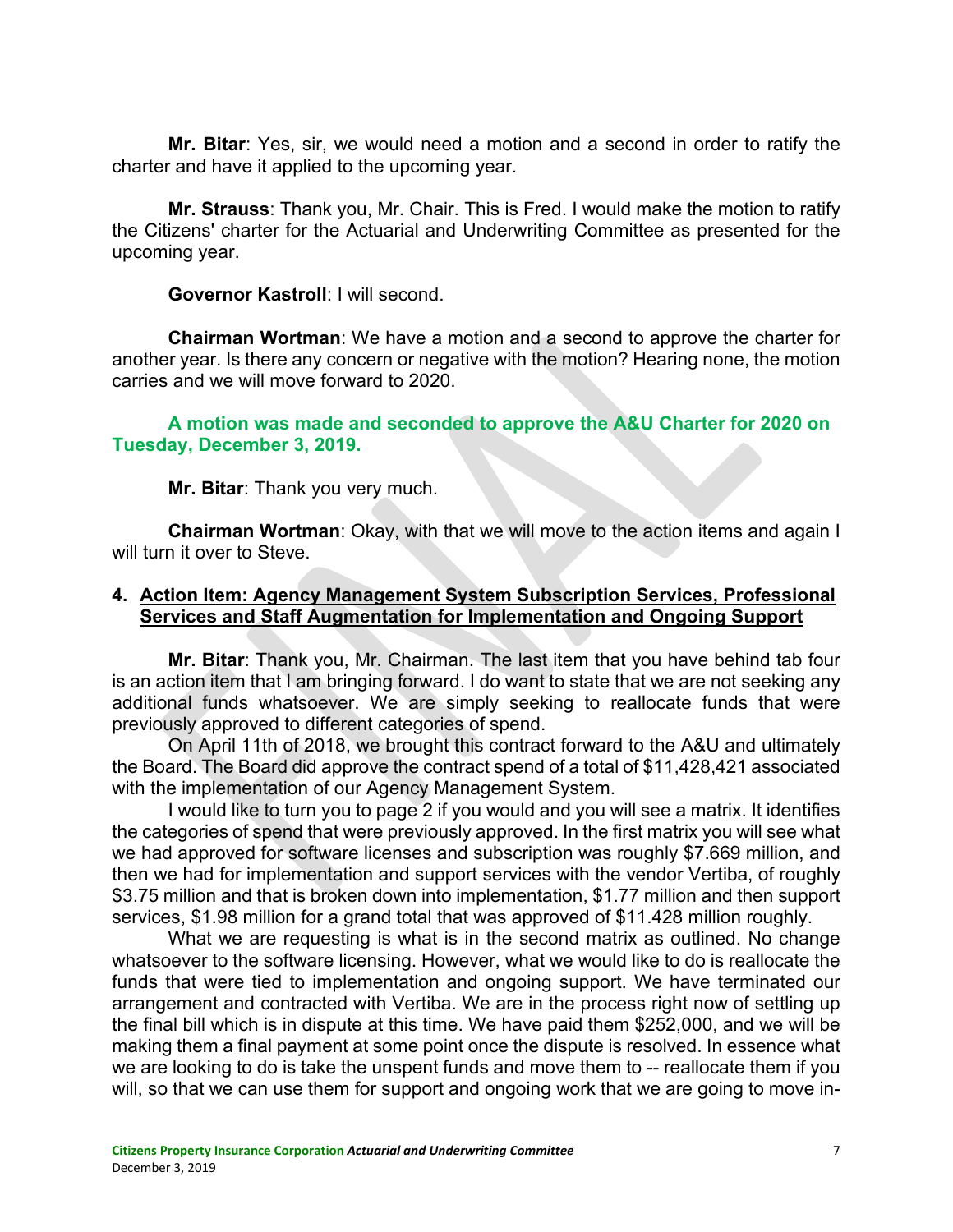house instead of working with an implementation partner.

So you will see that we have reallocated the funds to roughly \$3.506 million and the asterisk that we acknowledge is that once we have settled the disputed final bill, that will come out of the \$3.506 and be added to the \$252,000. We will close out what we owe to Vertiba and the remaining funds not to exceed the previously approved amount would be reallocated for us to be able to do the development in-house and bring on the appropriate resources and reallocate those funds accordingly.

Ultimately we are not seeking any additional spend, simply a reallocation of the funds that were committed to the implementation partner that we had originally selected, and we have decided to move that work in-house instead and ultimately leaving the final spend at \$11,428,421.

Mr. Chairman, if it is all right with you, I would be more than happy to read the recommendation.

**Chairman Wortman**: Any questions before Steve moves to the recommendation?

**Governor Henderson**: Yes, Mr. Chair, this is Reynolds. Do we feel, Steve, that this is going to save us money or what is the reasoning behind -- behind getting rid of the vendor and bring it in-house, if you would just give me a little background there?

**Mr. Bitar**: Sure, Mr. Governor. We worked very closely with the vendor on the original implementation, and we just felt that moving the work in-house is probably more prudent for us. The partnership didn't move as smoothly as we had liked. We did terminate the contract without cause, and we are in the dispute process right now. I don't want to go too deeply into the rationale behind it. But suffice it to say the entire team here at Citizens felt it necessary to move away from that partnership and for us to bring the work in-house. We do feel that there will be a savings when all is said and done by doing this, so we are excited about that. And I will tell you that the work that we have done in-house so far without the implementation partner, has far exceeded any expectations that we had and any deliverable that we received when we were working with the implementation partner. We are very excited to be moving in this direction. We do feel that the bottom line will be a win/win for Citizens across the board

**Governor Henderson**: Great, thank you.

**Chairman Wortman**: Thank you.

**Mr. Bitar**: Yes.

**Chairman Wortman**: Any other questions? If not, Steve do you want to move to the recommendation?

**Mr. Bitar**: Yes, sir. Staff recommends that Citizens Actuarial and Underwriting committee approve this action item totaling \$3,506,789 for the contract listed in the contract ID section for the remainder of the 10-year term previously authorized by the Board as set forth in this action item, and authorize staff to take any appropriate or